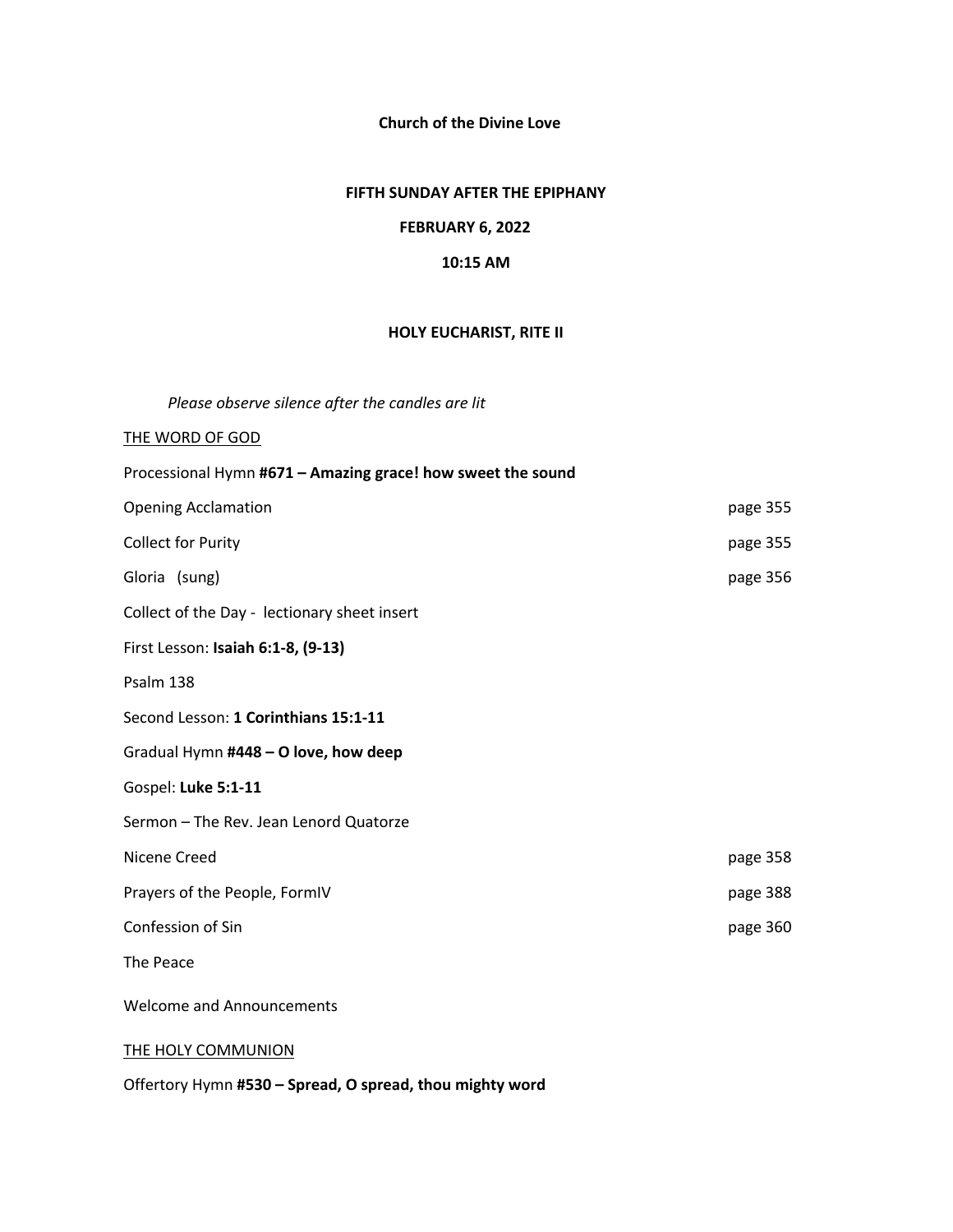| Doxology (sung)                                          |          |
|----------------------------------------------------------|----------|
| The Great Thanksgiving:                                  |          |
| <b>Eucharistic Prayer B</b>                              | page 367 |
| Sanctus (S-130 in hymnal)                                | page 362 |
| The Lord's Prayer                                        | page 364 |
| The Breaking of the Bread, Anthem & Prayer               | page 337 |
| The Communion of the People                              |          |
| Communion Hymn - #711 - Seek ye first the kingdom of God |          |
| Post Communion Prayer                                    | page 365 |
| Prayer for Peace – on insert                             |          |
| Prayer of St. Francis                                    | page 833 |
| Dismissal Hymn #599 - Lift every voice and sing          |          |

## **Sermon Sunday February 6, 2022**

Isaiah 6: 1-8(9-13); Psalm 138; 1 Corinthians 15: 1-11; Luke 5: 1-11

## **Beloved people of God,**

It has been a long night for Simon. He has done everything a good fisherman is supposed to do, just like he had been taught. He has been doing it like this for years; night after night, week after week, season after season. But tonight, is different. The usual routine did not work this time. The net is empty. Simon caught nothing. Not one fish.

Now I am not a fisherman, but I remember times like that, and I will bet you do too. Times when we have done everything right, gave it our best, did all we could, said our prayers, lived faithfully, worked hard. We did all this, and our nets still came up empty and we were left entangled in disappointment, doubt, sadness and grief, anger, fear, confusion. A few years ago, a gentleman told me, "I sold my house and now I do not know what to do. I do not know who I am." His nets are empty. Another person told me about the disappointment and pain in her marriage. More empty nets. The death of a loved one always seems to leave the nets of our life empty. Empty nets are not, however, the final reality for us.

The antidote for empty nets is deep water. "Put out into the deep water and let down your nets for a catch," Jesus says. But frustration, fatigue, and despair sometimes make it difficult to leave the shore. Sometimes it seems there is nothing to do but to sit on the shore and wash our empty nets; nets that now serve only to remind us of what we did not catch, symbols of the one that got away and what we have lost. Simon protests, "Master, we have worked all night long but have caught nothing. Yet if you say so, I will let down the nets." Simon's initial protest turns to resignation. It is the resignation of one who has nowhere else to go, nothing else to do.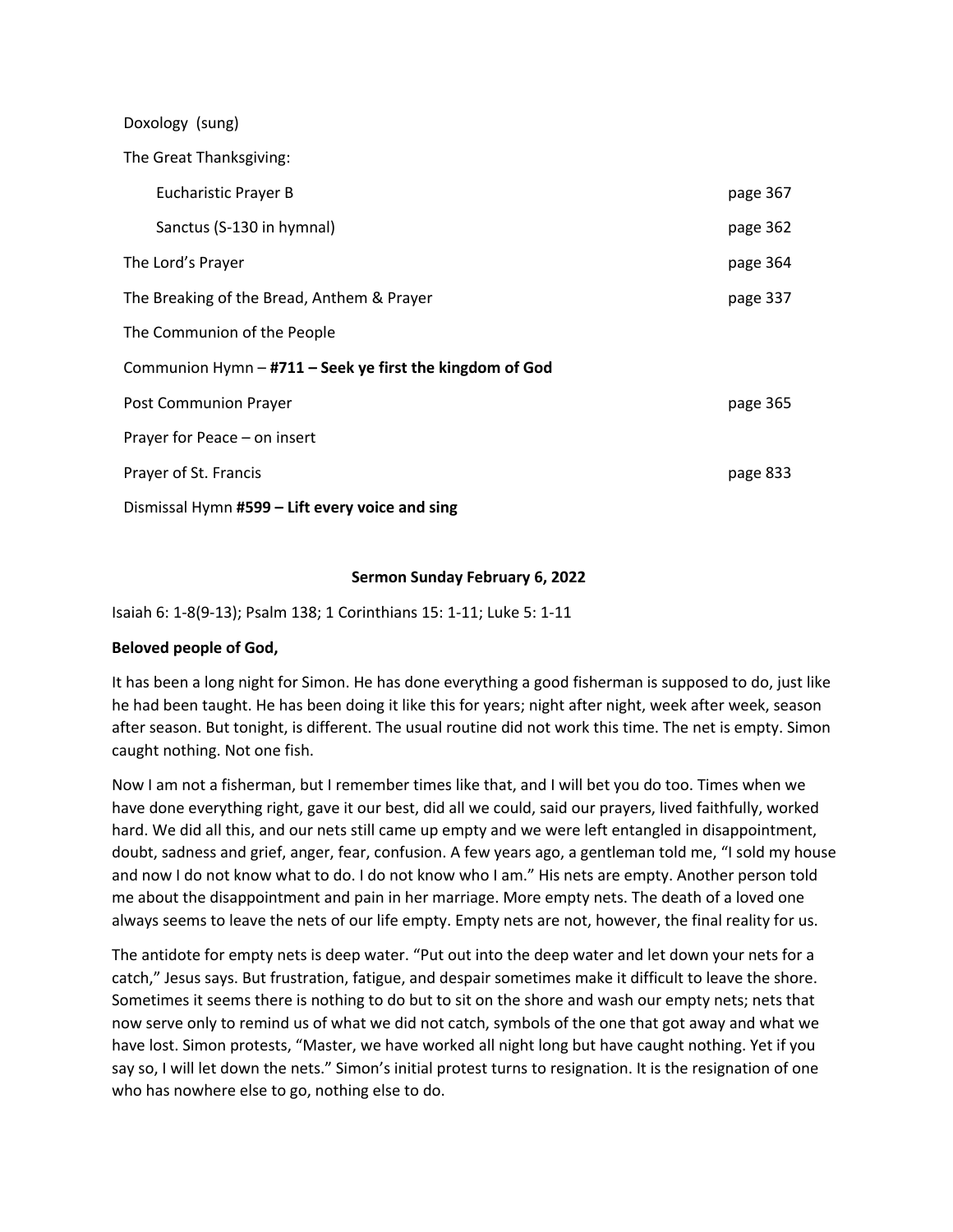Though Luke writes about a lake, boats, nets, and fishermen this story is about more than fishing. It is a story of life and transformation, Simon's, and ours. Jesus is calling Simon to a new life, a new way of being. This happens in the context of fishing because that is what Simon knows best. Jesus comes to us in the ordinary everyday circumstances of our lives. Whether we are fisherman or land lubbers we are asked to put out into the deep water and let down our nets for a catch. But there is something about depth that is frightening. Deep water is risky. You cannot touch the bottom. You are in over your head. You cannot see the bottom or what might be down there. People drown in deep water. And that is the point. The deep is the place where we both drown and swim. It is the place where we are buried with Christ and raised with Christ. It is where we experience the fullness of our baptism, the fullness of divine life. Too often, however, we are content to stay in shallow water. It is safe, comfortable, and familiar. If it gets too scary, we just step out. But shallow water is the place of empty nets. The deep is exactly where we must go. It is what we need, and it is what the world needs. The world does not need smarter people, harder working people, or more beautiful people. The world needs deep people. People of depth who are willing to be transformed; people willing to go to the deep end, to get in over their head, to reach where they cannot see, to stand where they cannot touch bottom, to trust beyond their understanding and fear. That is the place to which we are invited this day.

Every day that we put out into deep water becomes a new day, a day of creation. For just as in the beginning "the Spirit of God moved upon the face of the waters" (Genesis 1:1-2) so today the Son of God and Simon are moving upon the face of the water. A new creation is about to take place. Jesus will take Simon deep water fishing. He will re-create Simon and his life. He will teach Simon a new way of fishing and show him a new place to catch fish. Jesus will give Simon a new use for his empty nets. The empty nest of Simon's life will be lowered into the depths of divinity and Simon Peter will bring up divine abundance, abundance that stretches his life to the limits. He is not, however, simply bringing up a great many fish. Simon Peter is bringing up the gifts of God – love, compassion, wisdom, mercy, forgiveness, peace, hope, healing, a vision for the future. The deep is always the place of sacred transformation, a place of new life and abundance beyond quantity. We want meaning and fullness in our lives. We want our lives to matter and count for something. We want to feel alive. We want to be whole and complete. We want to experience and live in the good, the true, the beautiful. We want life abundant. Isn't that how you want to live and what you want for yourself and those you love?

What if those places in which we feel stuck, frustrated, empty, restless, disappointed, as if we have missed the boat, are the deep waters into which we are to let down our nets? Jesus did not let Peter and the others run away from their exhaustion, their disappointment, their empty nets. He sent them back to the deep water to let down their nets for a catch and they were amazed at the catch of fish, so many fish that there nets were beginning to break. Are you exhausted and frustrated with your life? Good. You're hearing the desire beyond desire calling you. Do you feel unfulfilled and restless? Congratulations. You have recognized that there is something more. Do you feel stuck and like you have missed the boat? Great. That's another chance to put out into the deep water and let down your nets for a catch. Do you feel amazed at and blessed by your life, and wonder how it could ever get any better? Perfect. That's an invitation to desire beyond desire.

So instead of washing the nets and going home let's open our eyes, our ears, our hearts to the deep waters of life. Let's be attentive to what lies below the surface. Let's make ourselves open and available to the desire beyond desire. It is always unfolding before us, and it is never just one thing. It comes to us in a thousand different ways. It changes throughout the seasons and circumstances of our lives. That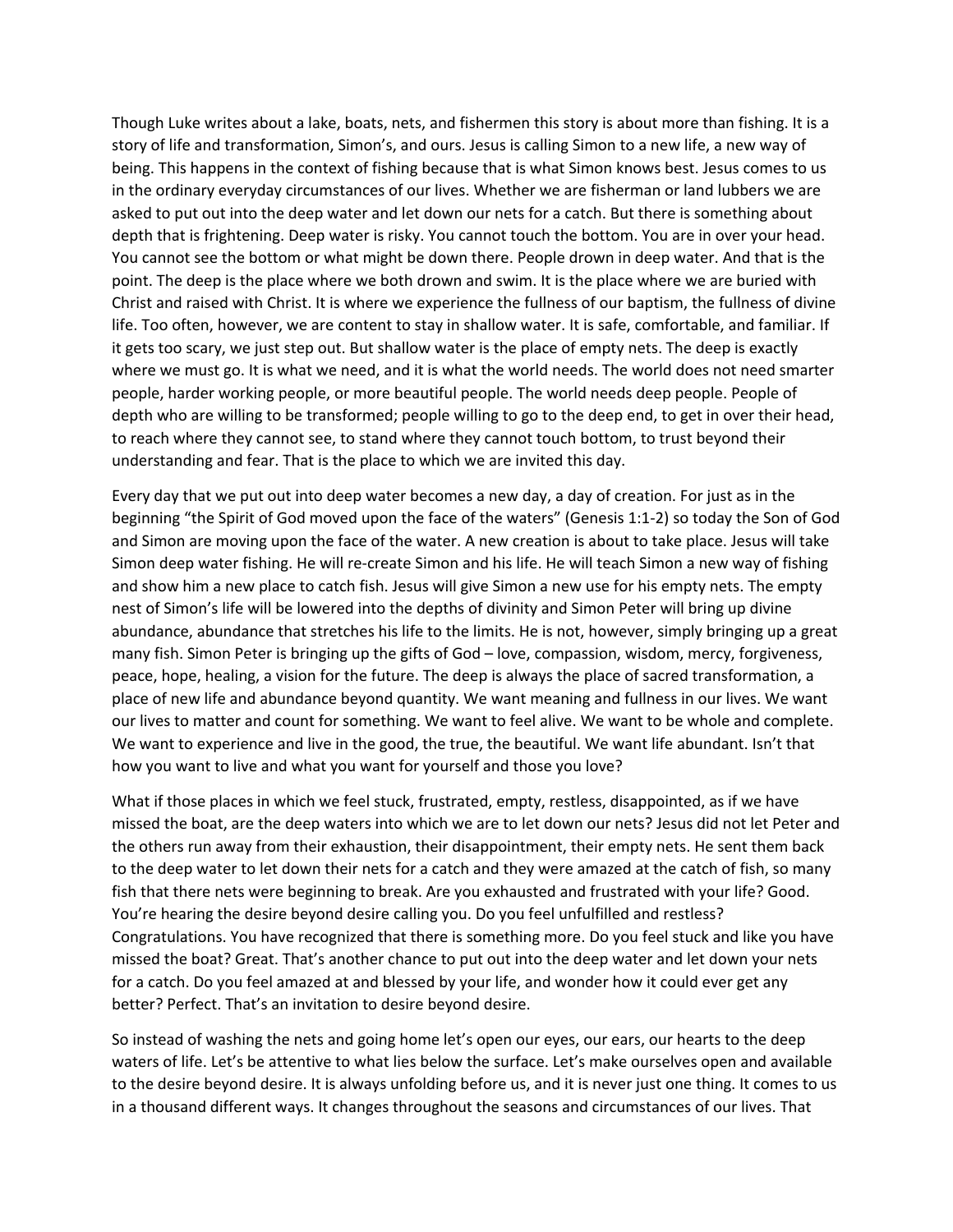desire beyond desire is why we still cast our nets even after a night of having caught nothing. It's why we struggle to do the right thing and to live with integrity. It's why we forgive and make amends. It's why we speak for justice and the dignity of every human being. It's why we open our hearts and risk loving. It's why we get up each morning and put out into the deep water.

I don't know what this desire beyond desire is for you. And I don't know what form or shape it might take for me. But I know this. There is always something coming to us in what we desire, something more than what we know or can name as our desire, something that will stir the pot of our present desire and take us beyond our usual fishing grounds. That something is our desire beyond desire. And it's happening in your life and my life.

Every day something new is coming to us. And we better be ready. That's not a threat. That's about the promise of new life, the gift contained in our desire beyond desire. Let's not miss it. Let's stay awake and alert, expectant and hopeful. I don't want to miss it and I don't want you too either. Let's put out into the deep water of our lives and let down our nets for a catch. But there is something else we need to know about the deep places. When Jesus took Simon deep water fishing, he did not say, "let down your nets and see if there's anything here." He said, "let down your nets for a catch." You see, in the deep water the catch is always guaranteed**. Amen.**

| SUNDAY - 5 EPIPHANY |                              |                         |                |  |  |
|---------------------|------------------------------|-------------------------|----------------|--|--|
|                     | 10:15 AM                     | HOLY EUCHARIST, RITE II | (also on zoom) |  |  |
|                     | 11:15 AM                     | PARISH ANNUAL MEETING   |                |  |  |
|                     |                              |                         |                |  |  |
| <b>MONDAY</b>       | 8:00 AM                      | AA MEETING              |                |  |  |
|                     |                              |                         |                |  |  |
| WEDNESDAY           | 7:00 PM                      | <b>AL-ANON MEETING</b>  |                |  |  |
|                     |                              |                         |                |  |  |
| <b>THURSDAY</b>     | 10AM-2PM                     | <b>THRIFT SHOP</b>      |                |  |  |
|                     | 8:00 PM                      | AA MEETING              |                |  |  |
|                     |                              |                         |                |  |  |
| SATURDAY            | 10AM-2PM                     | <b>THRIFT SHOP</b>      |                |  |  |
|                     |                              |                         |                |  |  |
|                     | SUNDAY - 6 EPIPHANY 10:15 AM | HOLY EUCHARIST, RITE II | (also on zoom) |  |  |

SUPPORT THE FOOD DRIVE – DROP-OFF IN THE KITCHEN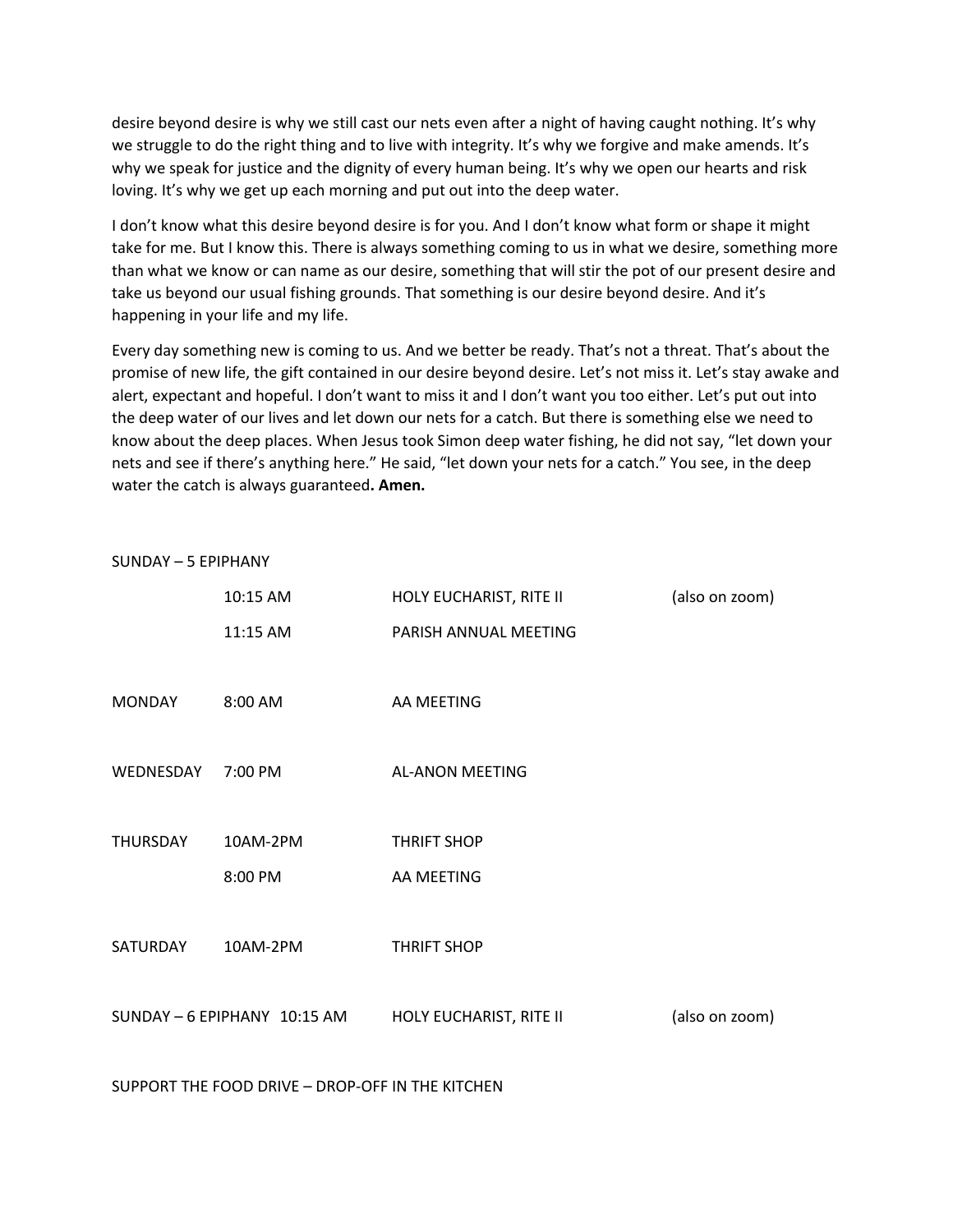# **PARISH PRAYER LIST**

Give to all who suffer the refreshing waters of your compassion and healing. Make them dwell in the safety of your care even in the midst of all that troubles them. Especially we remember before you:

| Girard Bishop            | <b>Chrissy Neville</b>              | <b>Bob Curley</b>   |
|--------------------------|-------------------------------------|---------------------|
| <b>Nathan Treadwell</b>  | Arlene Goodenough                   | Dorothy             |
| Chris Dickson            | Kate Jones                          | Grace Schinella     |
| Michael Echevarria       | John Rocco                          | <b>Robert Sweat</b> |
| Martinisi Family         | Michael & Family                    | Warren              |
| Charlotte H.             | <b>Bernie Walther</b>               | Sylvia              |
| Mo (Rachael)             | <b>Bill Conklin Sr.</b>             | Laura               |
| <b>Anthony Paribello</b> | <b>Barbara Curran</b>               | Taylor              |
| Ciara                    | Gabriel                             | Aidan               |
| Elodie                   | Del                                 | Julia               |
| People of Haiti          | Parkhurst Family                    | Tim                 |
| Theresa K.               | Amy E.                              | Jason               |
| Christopher & Family     | <b>Victims of Natural Disasters</b> |                     |

Help us to speak words of encouragement and offer deeds of kindness to them. Bring us with them, into the unending joy of your kingdom. Amen